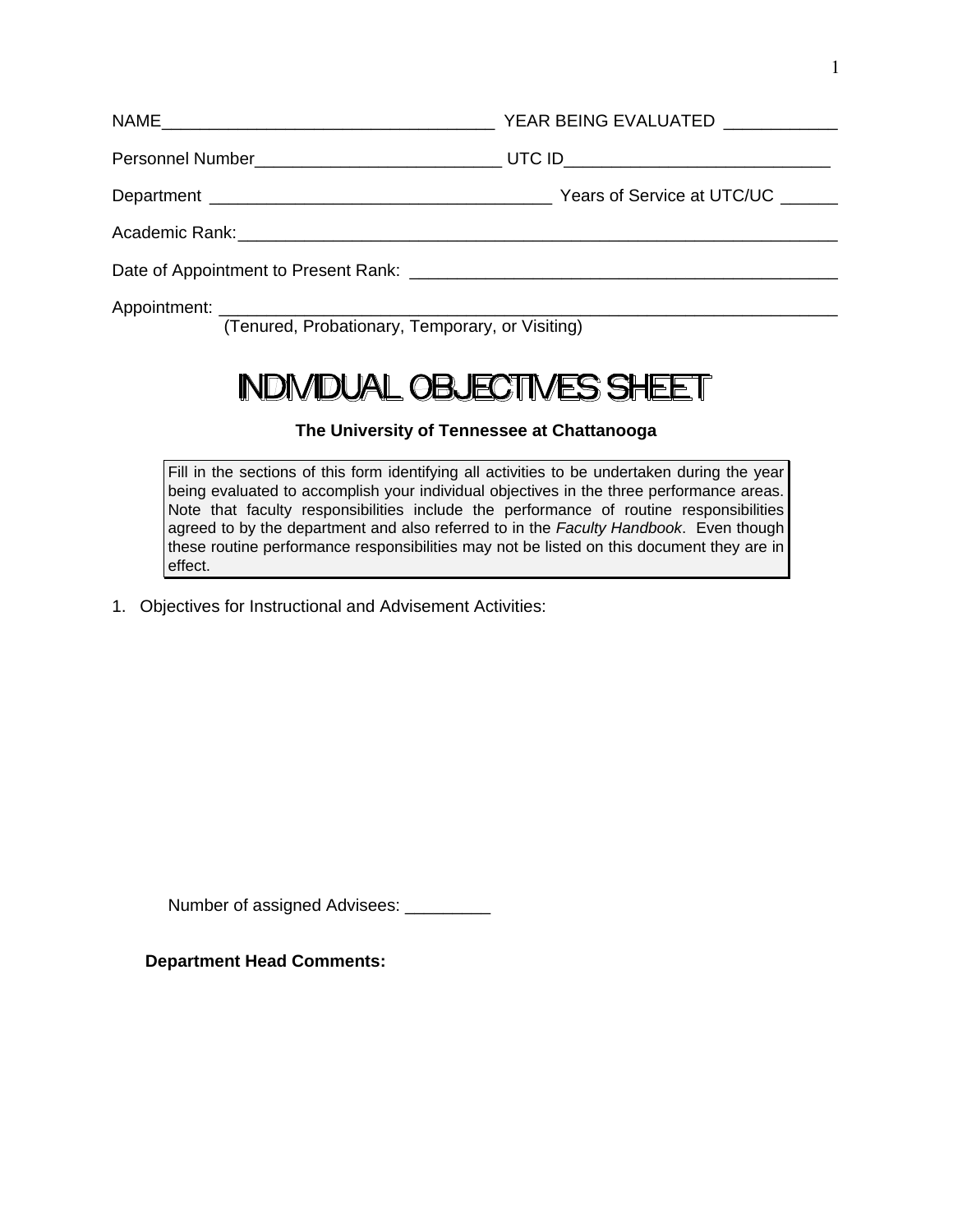NAME \_\_\_\_\_\_\_\_\_\_\_\_\_\_\_\_\_\_\_\_\_\_\_\_\_\_\_\_\_\_\_\_\_\_\_ YEAR BEING EVALUATED \_\_\_\_\_\_\_\_\_\_\_\_

2. Objectives for Research, Scholarly, and Creative Activities:

 **Department Head Comments:** 

3. Objectives for Professional Service Activities:

 **Department Head Comments:**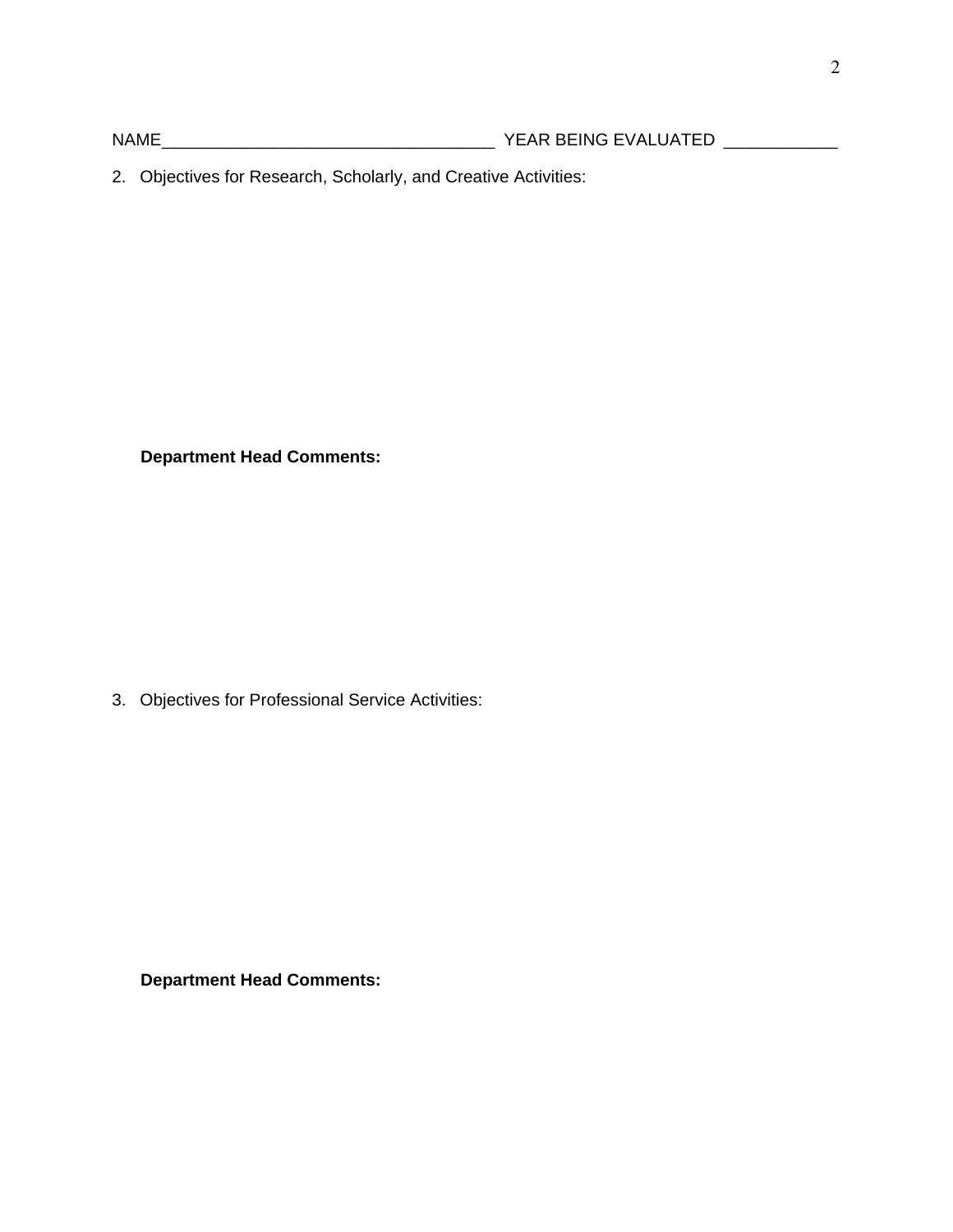NAME \_\_\_\_\_\_\_\_\_\_\_\_\_\_\_\_\_\_\_\_\_\_\_\_\_\_\_\_\_\_\_\_\_\_\_ YEAR BEING EVALUATED \_\_\_\_\_\_\_\_\_\_\_\_

 **Overall Department Head Comments:** 

Overall EDO rating range should routine responsibilities and objectives be met:

Meets Expectations for Rank

Needs Improvement for Rank

Unsatisfactory for Rank

Signature of Faculty Member **Date** Date **Department Head** Date Date

 $\overline{\phantom{a}}$  , and the contract of the contract of the contract of the contract of the contract of the contract of the contract of the contract of the contract of the contract of the contract of the contract of the contrac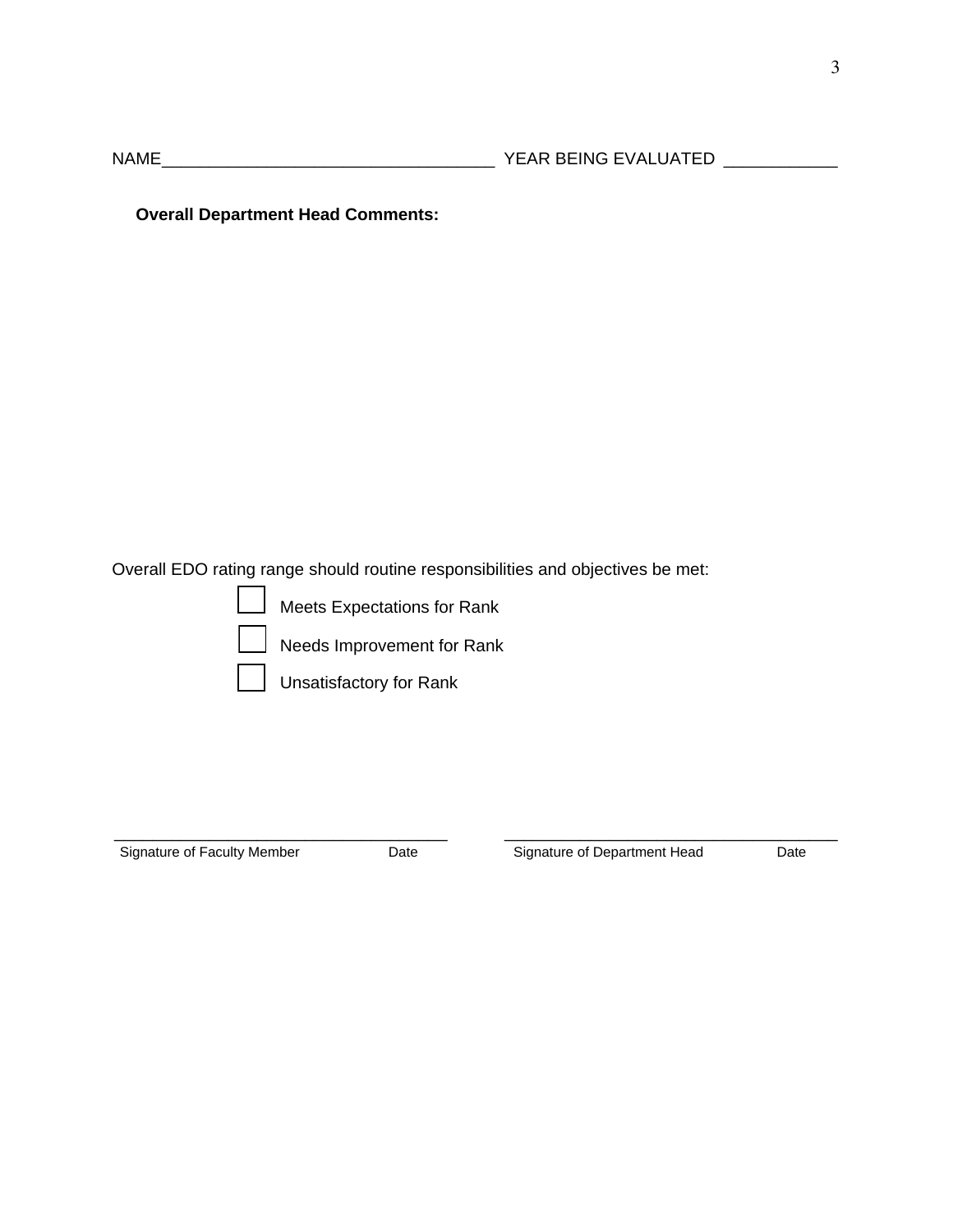(Tenured, Probationary, Temporary, or Visiting)

### **INDIVIDUAL PERFORMANCE REPORT FORM**

#### **The University of Tennessee at Chattanooga**

Fill in the sections of this form identifying all activities undertaken during the year being evaluated to accomplish the routine performance responsibilities agreed to by the Department and also referred to in the *Faculty Handbook* and individualized objectives outlined in your Individual Objective Sheets. You may attach additional sheets if necessary. This form and supporting documentation should be submitted to the department head.

1. Instructional and Advisement Activities: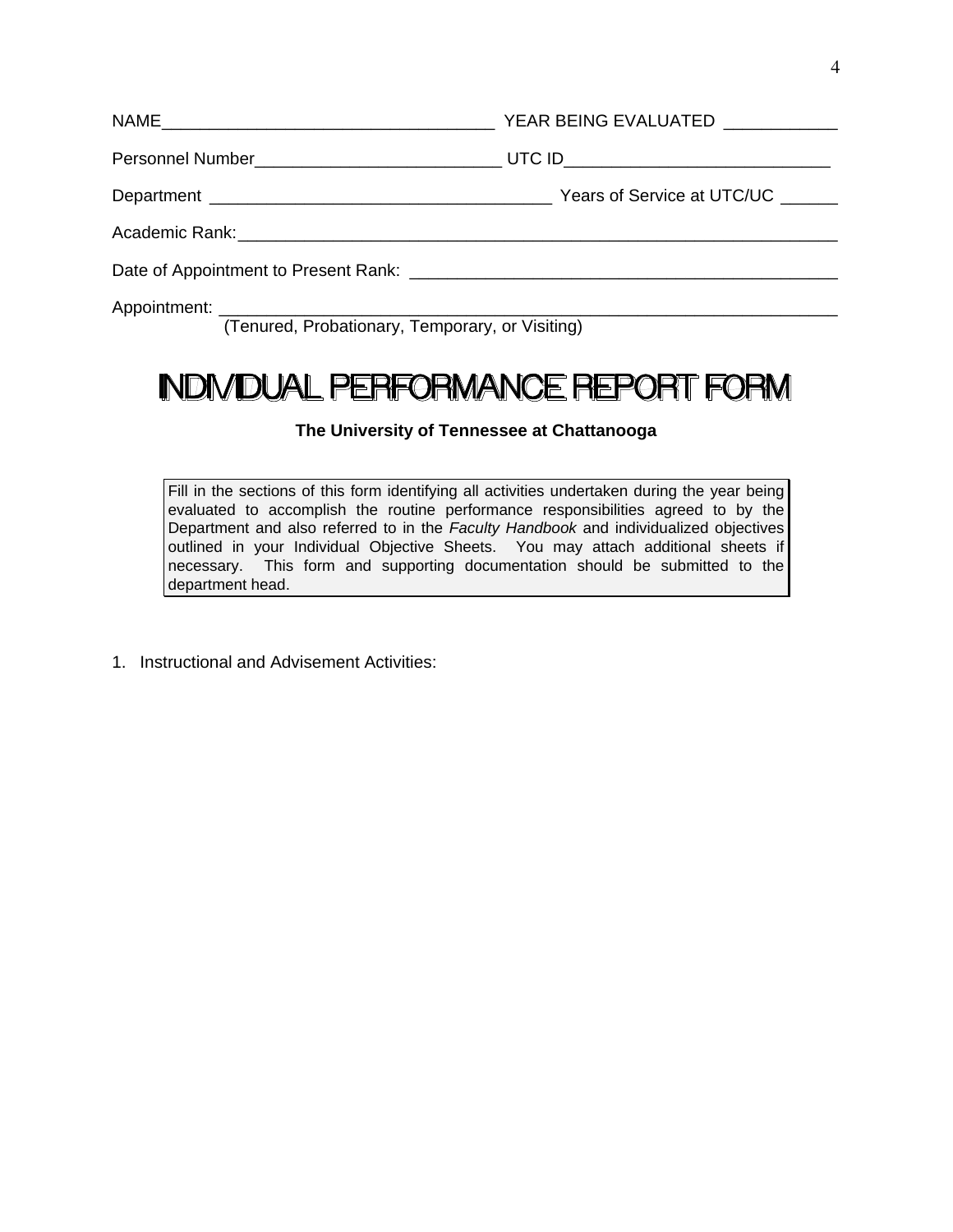2. Research, Scholarly, and Creative Activities: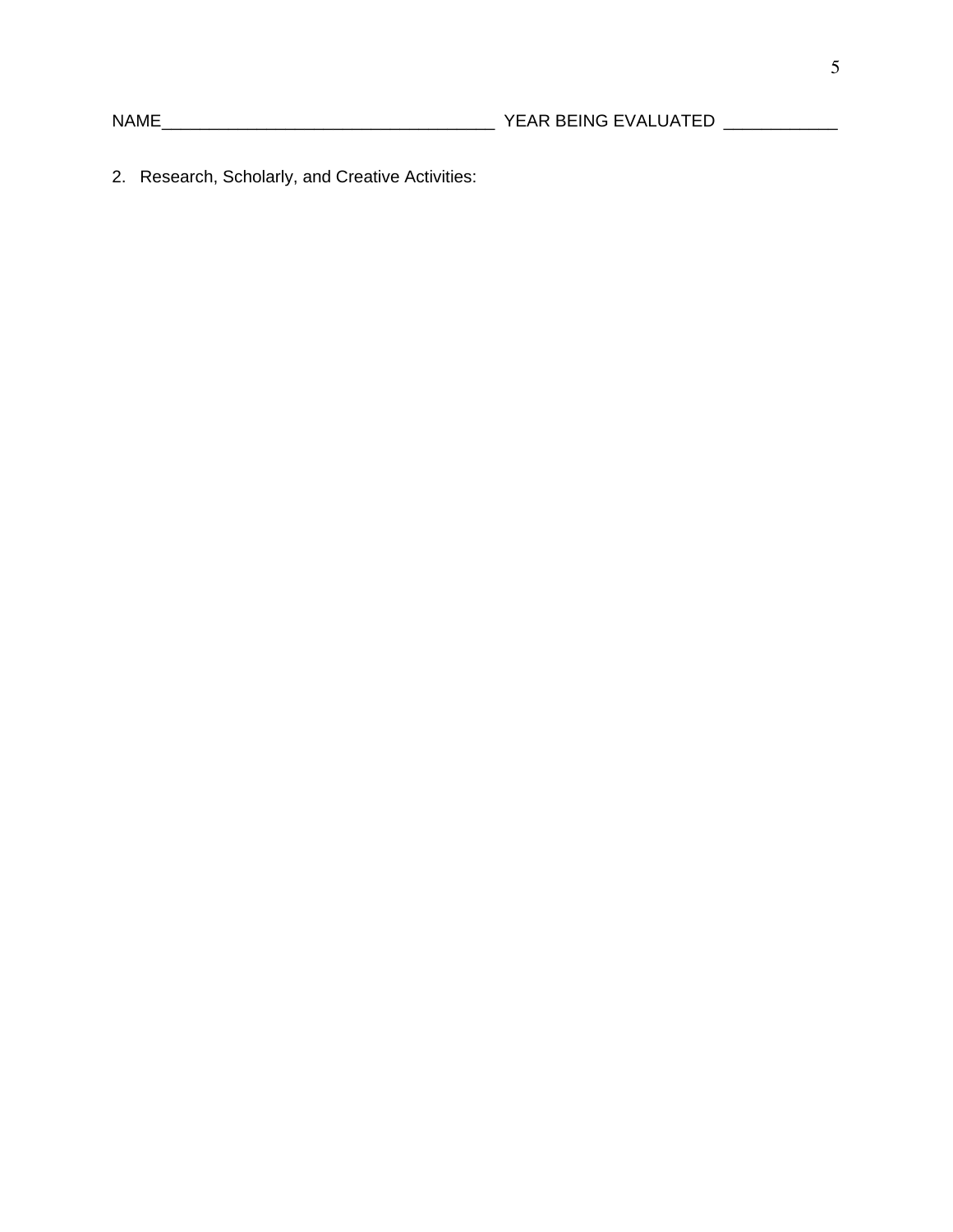3. Professional Service Activities: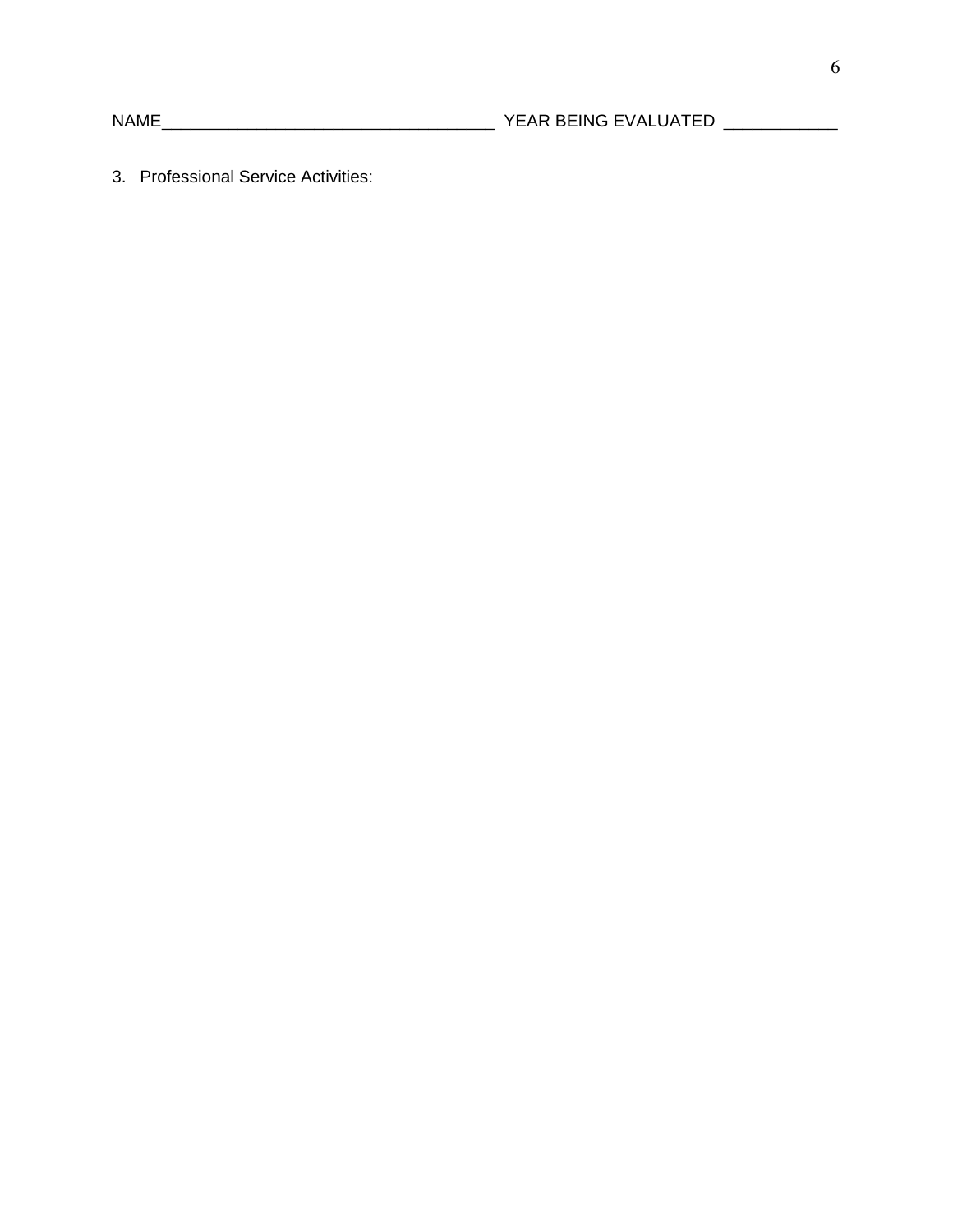| Appointment:<br><u> 1980 - Johann Barn, mars an t-Amerikaansk politiker (* 1908)</u> |  |  |  |
|--------------------------------------------------------------------------------------|--|--|--|

(Tenured, Probationary, Temporary, or Visiting)

## **INDIVIDUAL EVALUATION FORM**

#### **The University of Tennessee at Chattanooga**

Attach Additional Sheets if Necessary

Department Heads should fill out each section of this form using the routine responsibilities identified by the department and referred to in the *Faculty Handbook* and the individual objectives and accomplishments identified on the Individual Objective Sheet and Report Forms.

1. Instructional and Advisement Activities: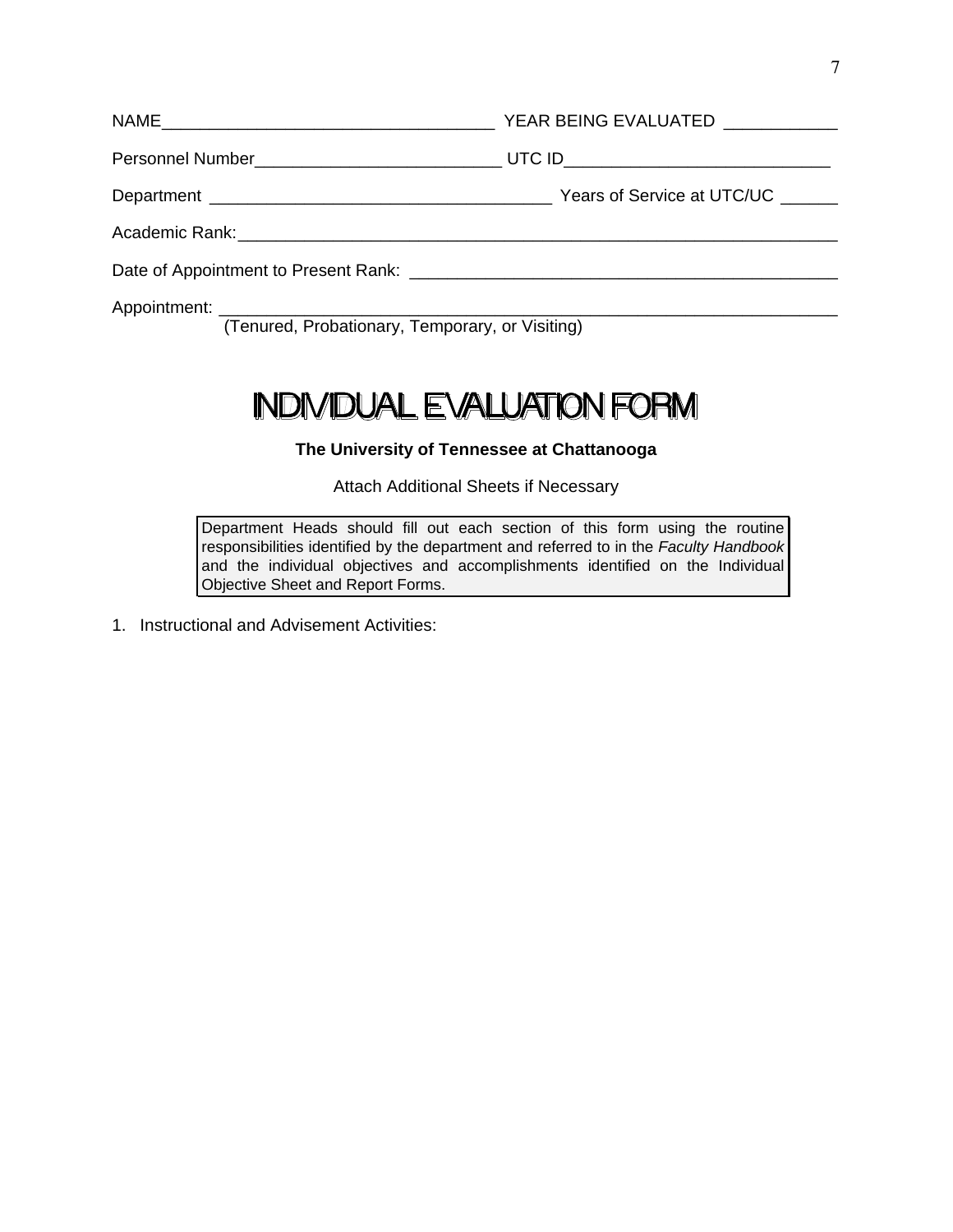2. Research, Scholarly, and Creative Activities:

3. Professional Service Activities: